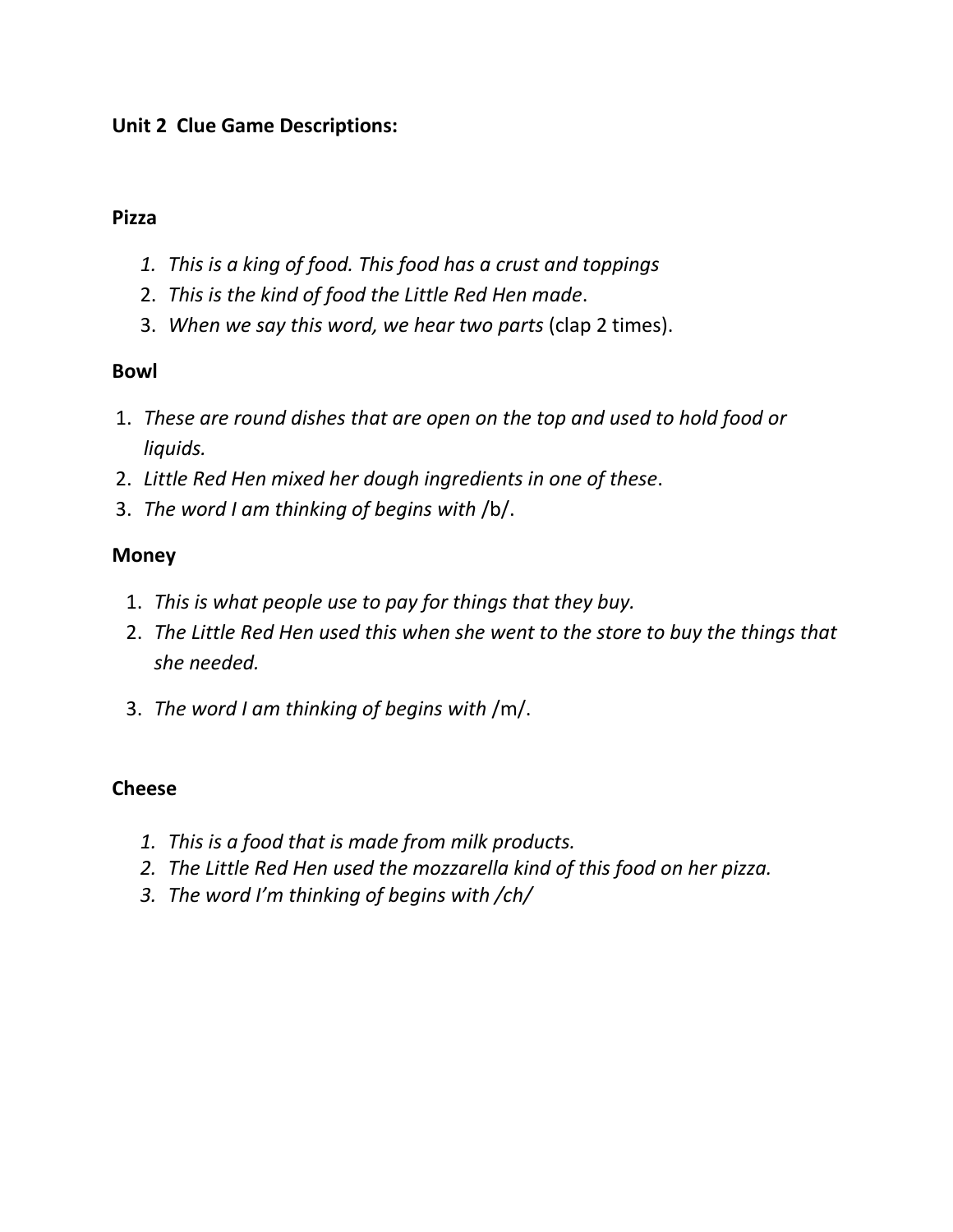### **Envelope**

- *1. We put notes or letters into these before we mail them. We put a stamp in the corner of these and write an address on them, too.*
- *2. Peter put the letter he wrote to Amy inside one of these and put a stamp on it, too.*
- *3. The word I'm thinking of begins with /e/*

#### **Parrot**

- *1. This is a kind of bird that can talk*. *These birds are very colorful*.
- *2. Amy had one of these as a pet*.
- *3.* T*he name of this animal begins with* /p/.

### **Candles**

- 1. *These are things we put on the top of birthday cakes. We light these and the person having the birthday blows them out*.
- 2. *Peter made a wish and blew these out.*
- 3. *The word I'm thinking of begins with /k/*

### **Bike**

- *1. This is something you ride on that has two wheels. It also has handlebars*.
- *2. It begins with* /b/.

### **Crayon**

- 1. *You use these to color. They are not markers.*
- 2. In the story, Matthew broke a purple one that belonged to Tilly.
- 3. *The word I'm thinking of begins with /k/*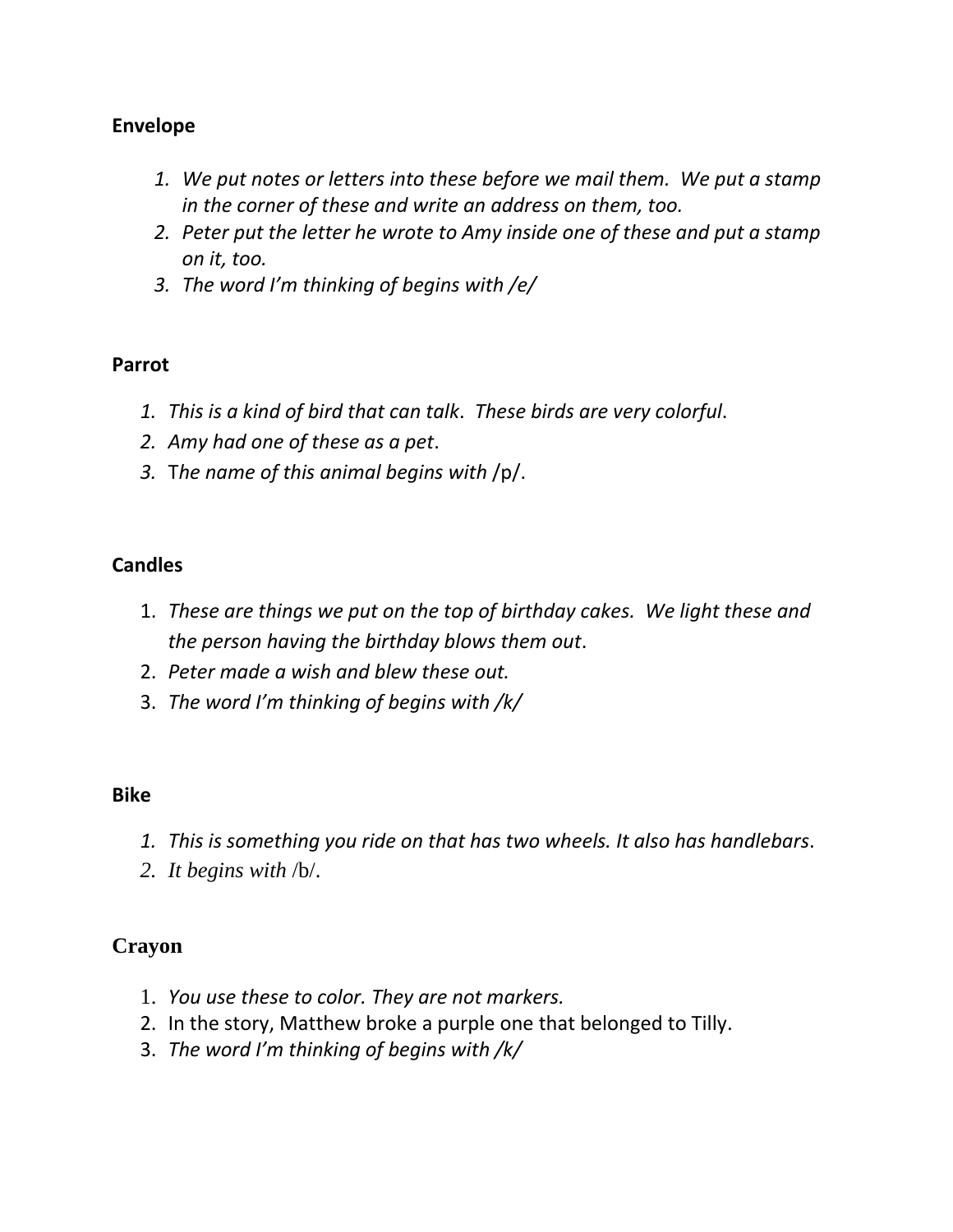#### *Zebra*

- *1. This is the name of an animal that has black and white stripes.*
- *2. This animal was a guest at Jennifer Giraffe's party.*
- *3. This animal's name begins with /z/.*

## **Giraffe**

- 1. *This kind of animal has a very long neck and brown spots*.
- 2. *In the story, Dandelion, this animal had a tea and taffy party.*
- 3. *This animal's name begins with /j/.*

### **Pinata**

- 1. *This is a toy that is hollow inside. People put candy or little toys in it and then break it open at a party to get the goodies that are inside.*
- 2. Clara had two of them at her party: a dog and a thundercloud.
- 3. *The name of this toy starts with* /p/.

### **Leash**

- 1. *This is something you attach to a dog's collar, when you take the dog for a walk. A person holds the other end.*
- 2. *Clara put one of these on her piñata dog.*
- 3. *The name of this thing starts with* /l/.

### **Merry-go-round**

- 1. *This is the name of a ride at a carnival or amusement park. Kids sit on horses that go up and down.*
- 2. *The first word in the name of this ride starts with* /m/.